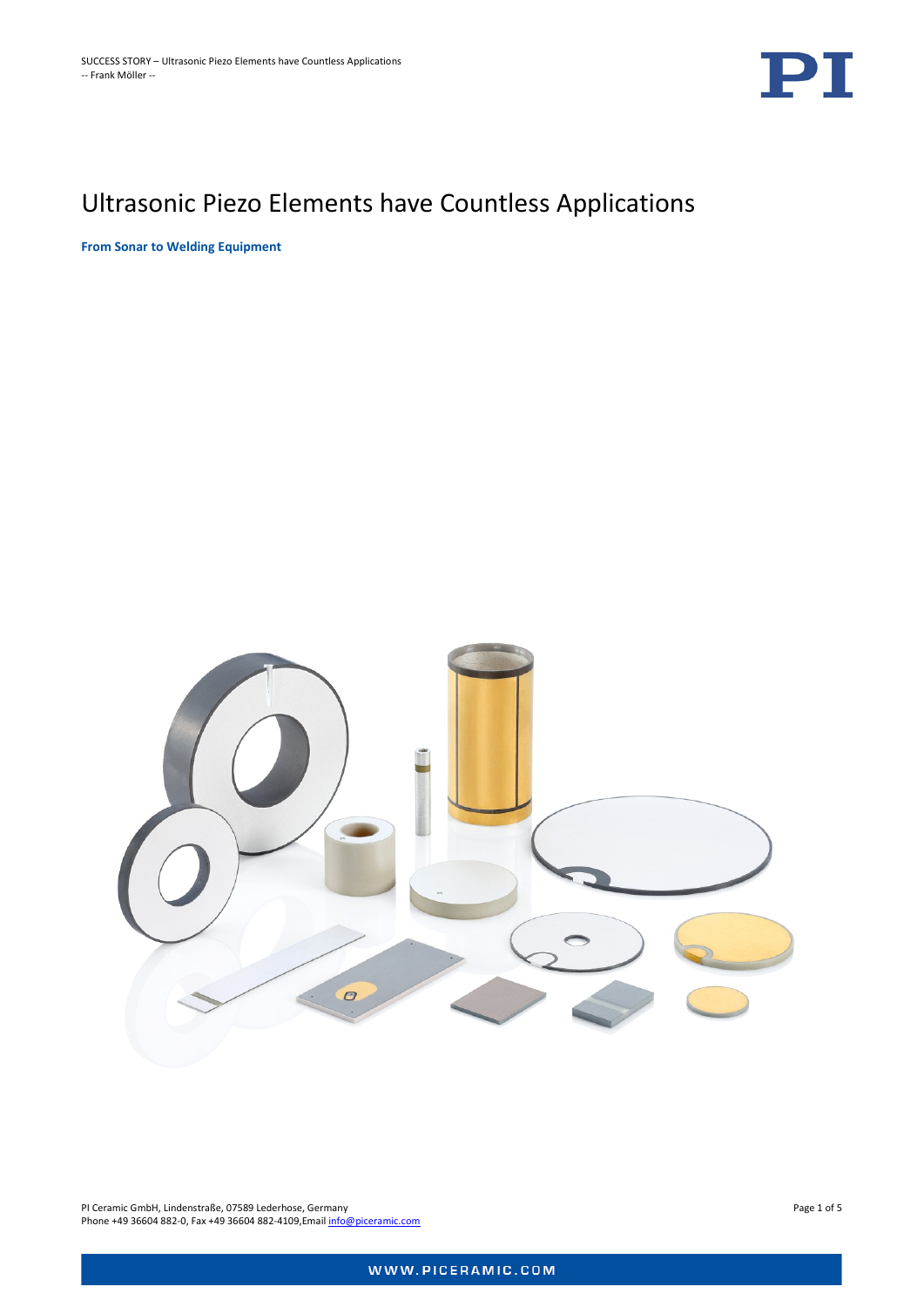Ultrasound is sound with frequencies above the range of human hearing frequencies starting at around 16 kHz. These high-frequency oscillations are used for many purposes in industry, medical engineering and research. The spectrum ranges from distance measurement and object recognition, filling level or flow rate measurements, ultrasonic welding or bonding, through high-resolution material tests, up to medical diagnosis and therapy. Piezoelectric ceramics offer the best prerequisites for generating and detecting ultrasonic waves. They can be cost-effectively manufactured in practically any shape and are thus suitable as tailor-made solutions for diverse applications.

Piezoelectric materials produce an electrical charge when a force is applied to them (piezo effect), and they change their dimensions when an electrical field is applied (inverse piezo effect). In other words, they convert mechanical power into electrical power and vice versa; they are also referred to as transducers. While the direct piezo effect can be used for sensor applications, the inverse piezo effect lends itself particularly to the manufacture of actuators. Their motion is exclusively based on solid state effects, and is friction- and wear-free.

#### Frequencies and Amplitudes

The creation and detection of ultrasound, for example, is a classic piezo application because the piezo element starts to oscillate when an a.c. voltage is applied. The short response times in the microsecond range allow for ultrasound generation with frequencies of up to 20 MHz.

The piezo elements from PI Ceramic are thus suitable for a multitude of ultrasonic applications. These can be generally classified in mainly sensor applications in the high-frequency range and power ultrasound where the energy densities are higher.

As a result, the piezo elements accomplish considerable mechanical work, e. g. in crushing kidney stones and removing dental plaque, with cleaning baths as well as in industrial welding or bonding. The typical frequencies of power ultrasound are between 20 and 800 kHz.

Phone +49 36604 882-0, Fax +49 36604 882-4109,Email [info@piceramic.com](mailto:info@piceramic.com)



With piezo components, different geometric variants and resonant frequencies can be realized in addition to the material selection for the respective application [\(Fig. 1\)](#page-1-0); components such as disc- or plate-shaped transducers in thickness vibration mode, piezoceramic rings, piezo tubes and shear elements can be delivered on very short notice on the basis of semi-finished products in stock.

Geometries beyond the standard dimensions are also available upon request. PI Ceramic furthermore ensures integration in the final product. This includes the contacting of the elements according to customer specifications as well as mounting in provided components, gluing or potting of the ultrasonic transducers. To measure the flow, filling level and force or acceleration, customized sensor components are manufactured that can be easily integrated in the respective application.

<span id="page-1-0"></span>

Fig. 1 Many variants of piezo elements are possible, e.g. tubes, disks, benders, shear elements or transducers, which makes it easy to adapt them to the respective application

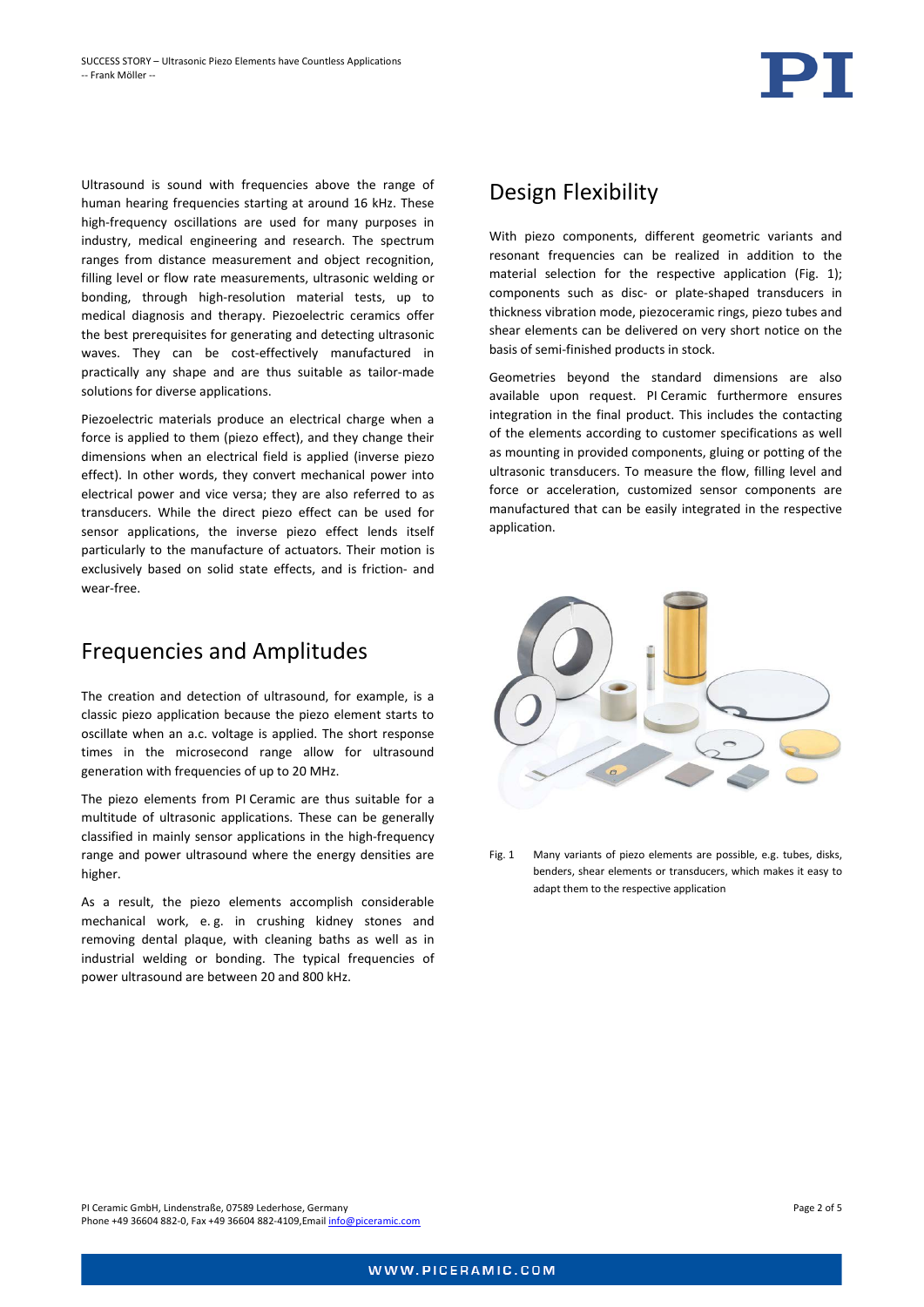

## Application Examples from Practice

The range of applications for piezoceramic components is diverse. The direct as well as the inverse piezo effect is used in ultrasonic measurement of propagation times. A typical application for propagation time measurement is the measurement of filling levels. The piezo transducer works as a transmitter and a receiver.

It transmits an ultrasonic pulse that is reflected by the filling medium. The propagation time required is a measure of the distance travelled in the empty part of the container. Flow measurement is based on the propagation time difference during alternate transmission and receiving of ultrasonic pulses in and against the flow direction [\(Fig. 2\)](#page-2-0).



<span id="page-2-0"></span>Fig. 2 The propagation time measurement is based on the alternate transmission and receiving of ultrasonic pulses in and against the direction of flow

Here, two piezo transducers operating as both transmitter and receiver are arranged diagonally to the direction of flow in an acoustic path. With the Doppler effect, the phase and frequency shift of the ultrasonic waves which are scattered and reflected by particles of liquid are evaluated.

The frequency shift between the reflected wavefront emitted and received by the same piezo transducer is proportional to the flow speed. Many other tasks can be effectively solved in a similar way, such as e.g. object recognition or highresolution material tests.

Piezo elements have also become indispensable in medical engineering. In addition to propagation time measurements such as in air bubble detection, typical applications are in pumping and dosing.

The dosing amounts range from the microliter and nanoliter range to the picoliter range. Here, piezo-based microdosing systems stand out due to their very small dimensions, their low energy consumption and low costs.

The same also applies to devices for aerosol generation (Fig. 3), in which a piezo element excites a diaphragm to ultrasonic vibrations. The frequency is approx. 35 kHz. Due to the resulting pressure changes at the diaphragm, the fluid is pressed through the holes in the diaphragm and thereby aerosolized.



Fig. 3 The piezo ring is directly glued to the metal ring of the diaphragm. When an a.c. voltage is applied, the piezo element oscillates with a frequency of approx. 35 kHz (Pari Pharma/PI)

Further interesting applications are found in the area of power ultrasound. In industry, ultrasonic welding – primarily of plastics – and the bonding of wires in chip manufacturing are considered a cost-effective, efficient solution. Another industrial application is ultrasonic cleaning, also in microsystems technology and semiconductor manufacturing [\(Fig. 4\)](#page-2-1).

<span id="page-2-1"></span>

Fig. 4 High-frequency ultrasonic cleaning systems offer effective support for cleaning, etching and development processes (Sonosys Ultraschallsysteme GmbH)

PI Ceramic GmbH, Lindenstraße, 07589 Lederhose, Germany Page 3 of 5 Phone +49 36604 882-0, Fax +49 36604 882-4109,Email [info@piceramic.com](mailto:info@piceramic.com)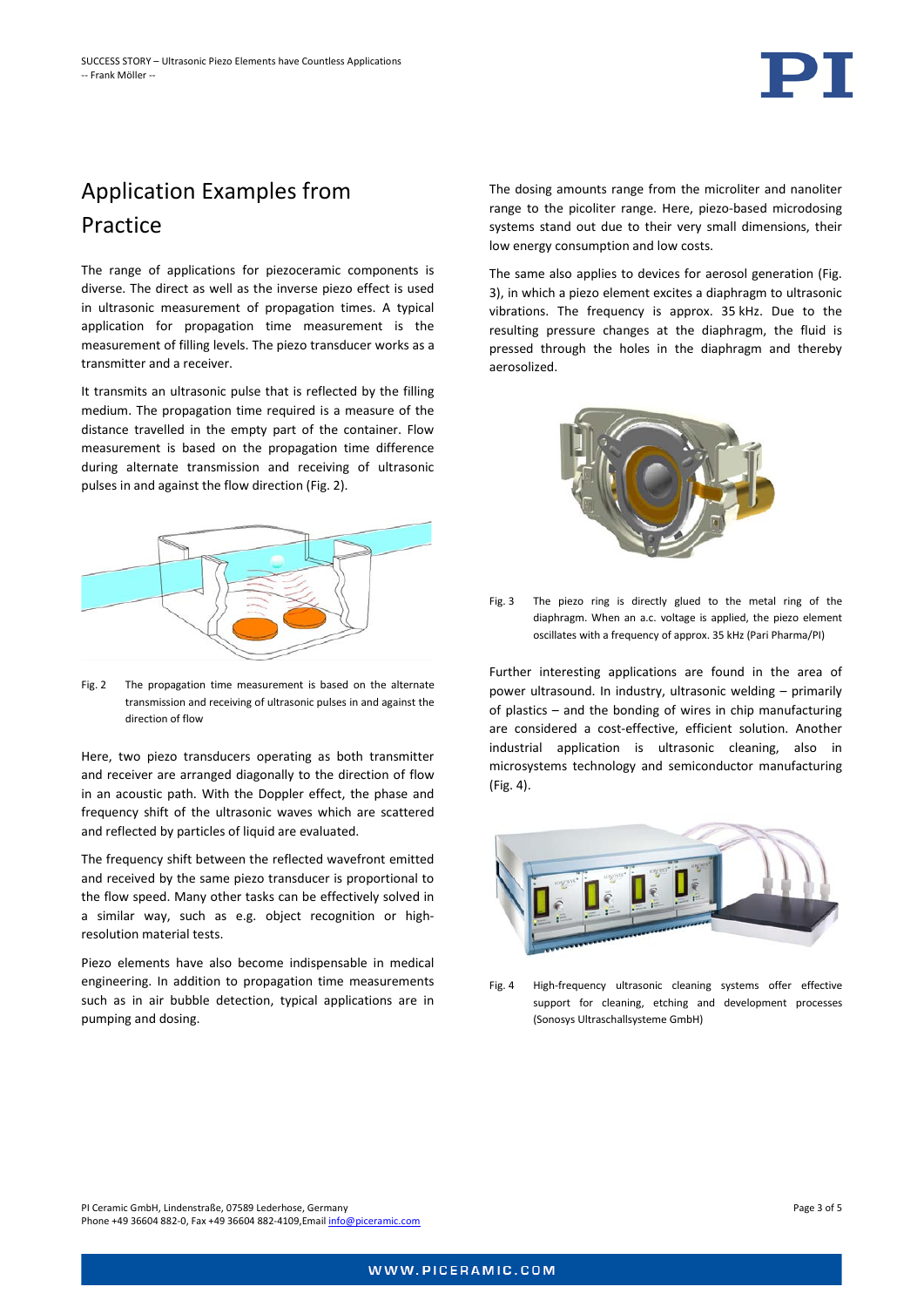

Today, ultrasonic instruments allow minimally invasive operation techniques as well as plaque removal [\(Fig. 5\)](#page-3-0). Kidney stones can also be crushed with high-energy shock waves.



Fig. 5 Instrument for ultrasonic plaque removal (OEM product). The piezo disks can be clearly seen

## <span id="page-3-0"></span>Ultrasonic Cleaning in Microsystems Technology and Semiconductor Manufacturing

For micro-level cleaning systems, it is a challenging task not to damage tiniest structures on the surface to be cleaned. Ultrasonic systems that work with operating frequencies between 700 kHz and 3 MHz are best suited for this [\(Fig. 6\)](#page-3-1).

With these systems, dirt particles can be removed reliably in the nanometer range without damaging the sensitive surfaces by a too high pressure or too high temperatures. The functional principle is easy to understand:

The ultrasonic system consists of three components: The electronic ultrasonic generator, the ultrasonic oscillator/transducer, a piezo element, and an appropriate cleaning fluid, selected according to the cleaning task.

The ultrasonic generator converts the supplied alternating current of 50 Hz or 60 Hz respectively to a frequency that corresponds to the operating frequency of the transducer. The transducer then converts the released electric energy into mechanical acoustic oscillations causing the surrounding fluid to oscillate.

Each oscillation leads to an over-pressure phase or lowpressure phase in the fluid, depending on whether the transducer expands or contracts. During the low-pressure phase, due to the fluid's limited tensile strength, small cavities form in the fluid; these so-called cavitation bubbles implode during the over-pressure phase. When the cavitation bubbles implode at the surface to be cleaned, dirt particles are removed.



<span id="page-3-1"></span>Fig. 6 Principle of Megasonic cleaning (Image: Sonosys Ultraschallsysteme GmbH)